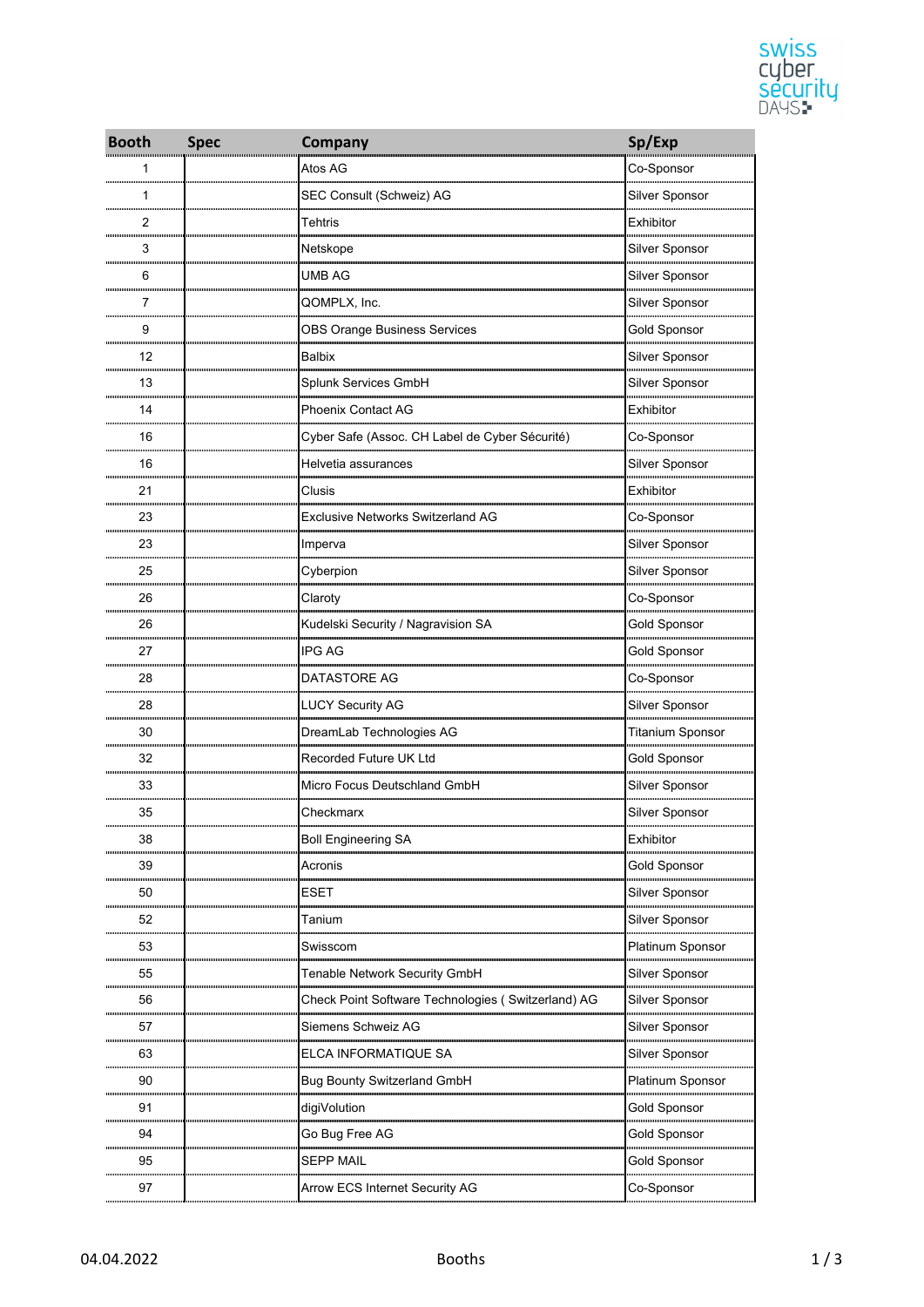|     |            |                                           |                         | <b>SWISS</b>               |
|-----|------------|-------------------------------------------|-------------------------|----------------------------|
|     |            |                                           |                         | cyber<br>security<br>DAYS: |
|     |            |                                           |                         |                            |
| 97  |            | Delinea                                   | Silver Sponsor          |                            |
| 98  |            | Okta Germany                              | <b>Gold Sponsor</b>     |                            |
| 100 |            | Qualys Switzerland Sàrl                   | Silver Sponsor          |                            |
| 101 |            | Mobiliar                                  | <b>Titanium Sponsor</b> |                            |
| 101 |            | terreActive AG                            | Co-Sponsor              |                            |
| 105 |            | <b>OODRIVE</b>                            | <b>Gold Sponsor</b>     |                            |
| 108 |            | Cisco Systems                             | Platinum Sponsor        |                            |
| 110 |            | Dell EMC OEM                              | Co-Sponsor              |                            |
| 110 |            | Secureworks                               | <b>Gold Sponsor</b>     |                            |
| 112 |            | Axians Cyber Security                     | <b>Gold Sponsor</b>     |                            |
| 113 |            | Hacknowledge SA                           | <b>Gold Sponsor</b>     |                            |
| 115 |            | <b>Alltron AG</b>                         | <b>Gold Sponsor</b>     |                            |
| 115 |            | Oneconsult AG                             | Co-Sponsor              |                            |
| 120 |            | RC3 Police                                | Exhibitor               |                            |
| 125 |            | <b>Trend Micro SA</b>                     | <b>Gold Sponsor</b>     |                            |
| 127 |            |                                           |                         |                            |
|     |            | T-Systems Schweiz AG                      | <b>Gold Sponsor</b>     |                            |
| 131 |            | Sophos                                    | Platinum Sponsor        |                            |
| 135 |            | Eb-Qual SA                                | <b>Gold Sponsor</b>     |                            |
| 135 |            | Infoblox                                  | Co-Sponsor              |                            |
| 135 |            | Proofpoint GmbH                           | Co-Sponsor              |                            |
| 136 |            | Mandiant Deutschland GmbH (Form. FireEye) | Silver Sponsor          |                            |
| 138 |            | immunIT sàrl                              | Exhibitor               |                            |
| 140 |            | <b>Avast Business</b>                     | Silver Sponsor          |                            |
| 142 |            | digital Switzerland                       | Exhibitor               |                            |
| 143 |            | Tanit                                     | Exhibitor               |                            |
| 145 |            | Aequivalent                               | Startup                 |                            |
| 146 |            | Terranova WW Corporation                  | Startup                 |                            |
| 147 |            | <b>AXA Winterthur</b>                     | Exhibitor               |                            |
| 151 |            | Osirium                                   | Startup                 |                            |
| 152 |            | <b>PSYND</b>                              | Startup                 |                            |
| 154 |            | Promotion Economique de Fribourg          | Silver Sponsor          |                            |
| 155 |            | Cisel Informatique S.A.                   | <b>Gold Sponsor</b>     |                            |
| 181 |            | SCION (Anapaya, Sunrise, Swisscom)        | <b>Gold Sponsor</b>     |                            |
| 182 | Tech4Trust | <b>Condensation Data System</b>           | Startup                 |                            |
| 182 | Tech4Trust | Prodaft Sàrl                              | Startup                 |                            |
| 182 | Tech4Trust | QRCrypto                                  | Startup                 |                            |
| 182 | Tech4Trust | RealTyme                                  | Startup                 |                            |
| 182 | Tech4Trust | Saporo                                    | Startup                 |                            |
| 182 | Tech4Trust | smartcockpit                              | Startup                 |                            |
| 182 | Tech4Trust | Tech4Trust                                | Startup                 |                            |
| 184 |            | HES - SO / HEIA FR                        | Exhibitor               |                            |